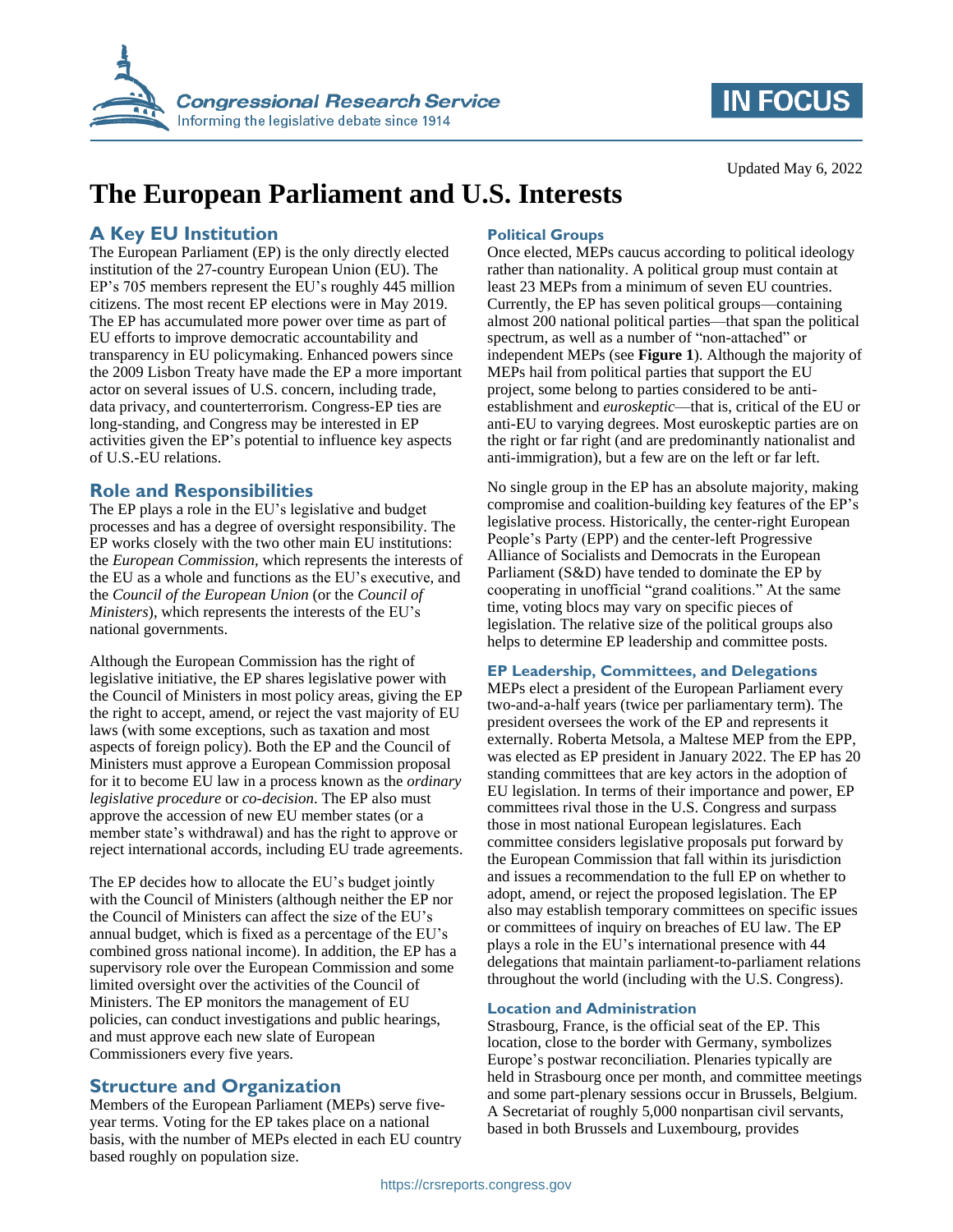administrative and technical support. MEPs and political groups also have their own staff assistants.



#### <span id="page-1-0"></span>**Figure 1. European Parliament Political Groups and Seats**

**Source:** Graphic created by CRS, based on data from the European Parliament, as of May 3, 2022, at http://www.europarl.europa.eu/.

#### **EP Elections**

In the May 2019 elections, the pro-EU center-right EPP and the center-left S&D retained their positions as the two largest groups in the EP but lost their combined majority as euroskeptic, liberal, and green parties gained seats. The resulting fragmentation enhanced the influence of the centrist, liberal, pro-EU Renew Europe group. Voter concerns about climate change translated into an increase in seats for the Greens/European Free Alliance (Greens/EFA), composed of pro-environment parties and leftist regional parties (e.g., Catalonian, Corsican). Higher than average voter turnout (51% in 2019 versus 43% in 2014) also helped boost support for these four pro-EU parties, which have a combined 495 seats (70%).

Euroskeptic parties secured up to 25% of seats in 2019 (roughly the same percentage as in the previous EP), but hold a range of different policy views—including on EU reforms—and often have struggled to form a cohesive opposition. The most stridently euroskeptic group in the EP is Identity and Democracy (ID), an alliance of far-right parties. The European Conservatives and Reformists (ECR) is considered a more moderately euroskeptic group. The Left group includes former communist parties and some far-left EU critics. The overall number of MEPs decreased from 751 to 705 in January 2020 following the United Kingdom's withdrawal from the EU (*Brexit*), but did not significantly alter the balance of power within the EP.

The next EP elections are due in May 2024. The EP has long supported reforming EP electoral rules to bolster the EP's visibility and the EU's overall democratic legitimacy. In early May 2022, the EP approved measures to establish 28 pan-European MEPs, give voters a greater say in choosing the European Commission president, and further harmonize electoral rules across the bloc. To take effect, these changes must be approved unanimously by all EU member states, many of which have opposed such reforms in the past that they feared could decrease their influence within the EU.

#### **The United States, Congress, and the EP**

With the Lisbon Treaty, the EP gained a more prominent role in some aspects of U.S.-EU relations, particularly with the right to approve or reject international agreements. In 2010, the EP initially rejected a U.S.-EU accord on countering terrorist financing due to concerns about U.S. data privacy safeguards. The EP also would have to approve any future U.S.-EU free-trade agreement.

More generally, the EP's role in EU lawmaking may affect certain U.S. political or economic interests. The EP was central to shaping the EU's General Data Protection Regulation, which applies to many U.S. companies doing business in Europe. Many in the EP support new EU digital rules aimed at promoting competition in the digital sector and improving online platform monitoring, but some U.S. stakeholders are concerned that these measures could unfairly target large U.S. technology firms. Meanwhile, EP wariness about an EU-China investment agreement because of China's human rights and labor practices largely aligns with concerns voiced by some U.S. officials (the EP froze work on ratifying the agreement in 2021 following China's sanctioning of several EU entities and officials, including five MEPs). Many MEPs also express strong support for Ukraine's territorial integrity, back robust EU sanctions against Russia (although decisions on sanctions rest with the member states), and have called for ending the EU's dependence on Russian energy imports.

Interparliamentary exchanges between Congress and the EP date back to the 1970s. The Transatlantic Legislators' Dialogue (TLD) has been the formal mechanism for engagement between the U.S. House of Representatives and the EP since 1999. TLD meetings are intended to take place twice a year to discuss various political and economic issues. Many MEPs have long argued for further enhancing cooperation with Congress, and some U.S. analysts suggest it might be in U.S. interests for Congress to forge closer ties with the EP to help strengthen U.S.-EU relations and reduce frictions. Others assess that structural and procedural